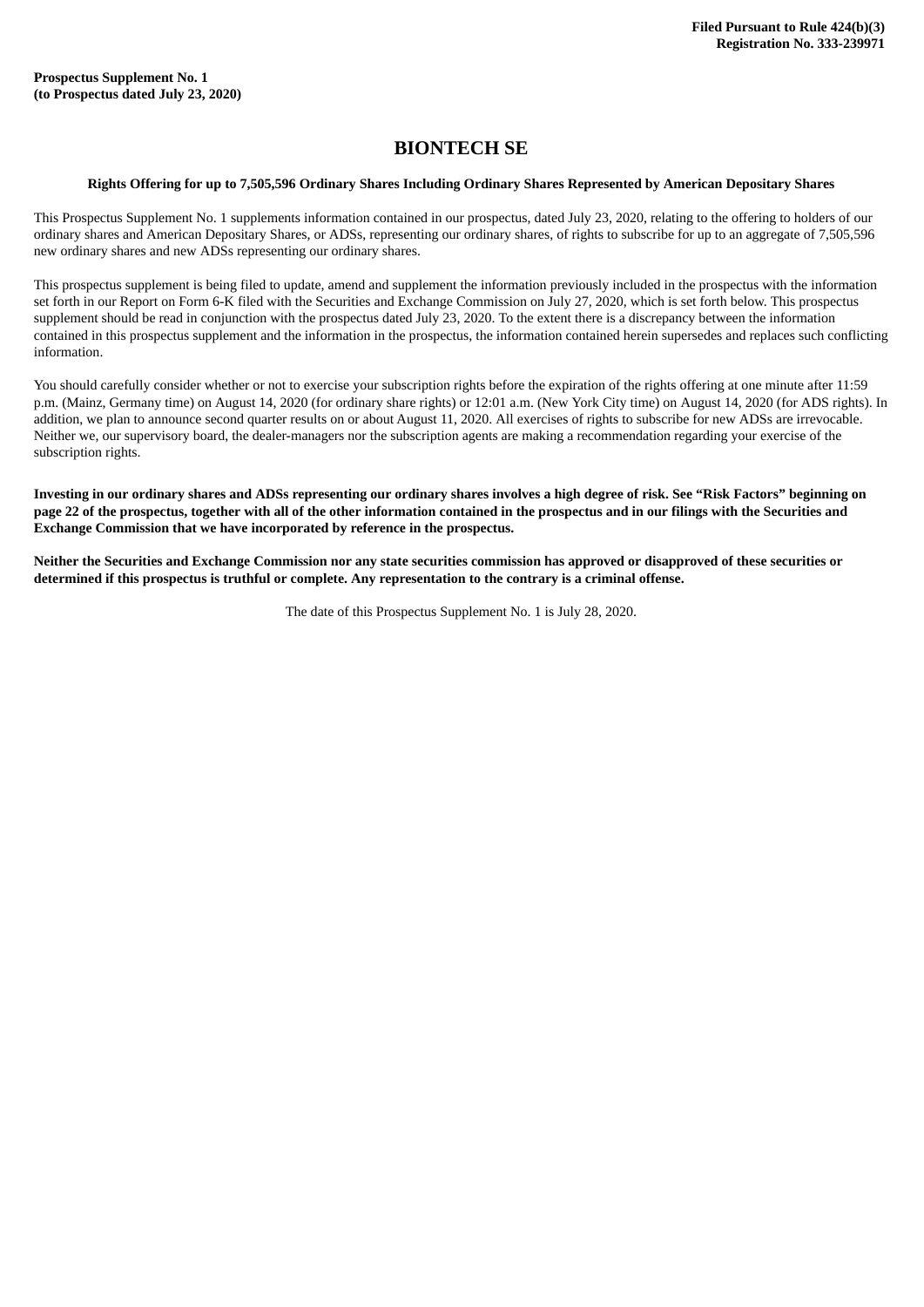# **UNITED STATES SECURITIES AND EXCHANGE COMMISSION**

**Washington, D.C. 20549**

# **FORM 6-K**

**REPORT OF FOREIGN PRIVATE ISSUER PURSUANT TO RULE 13a-16 OR 15d-16 UNDER THE SECURITIES EXCHANGE ACT OF 1934**

**FOR THE MONTH OF JULY 2020**

**COMMISSION FILE NUMBER 001-39081**

# **BioNTech SE**

(Translation of registrant's name into English)

**An der Goldgrube 12 D-55131 Mainz Germany +49 6131-9084-0** (Address of principal executive offices)

Indicate by check mark whether the registrant files or will file annual reports under cover Form 20-F or Form 40-F: Form 20-F  $\boxtimes$  Form 40-F  $\Box$ 

Indicate by check mark if the registrant is submitting the Form 6-K in paper as permitted by Regulation S-T Rule 101(b)(1):  $\Box$ 

Indicate by check mark if the registrant is submitting the Form 6-K in paper as permitted by Regulation S-T Rule 101(b)(7):  $\Box$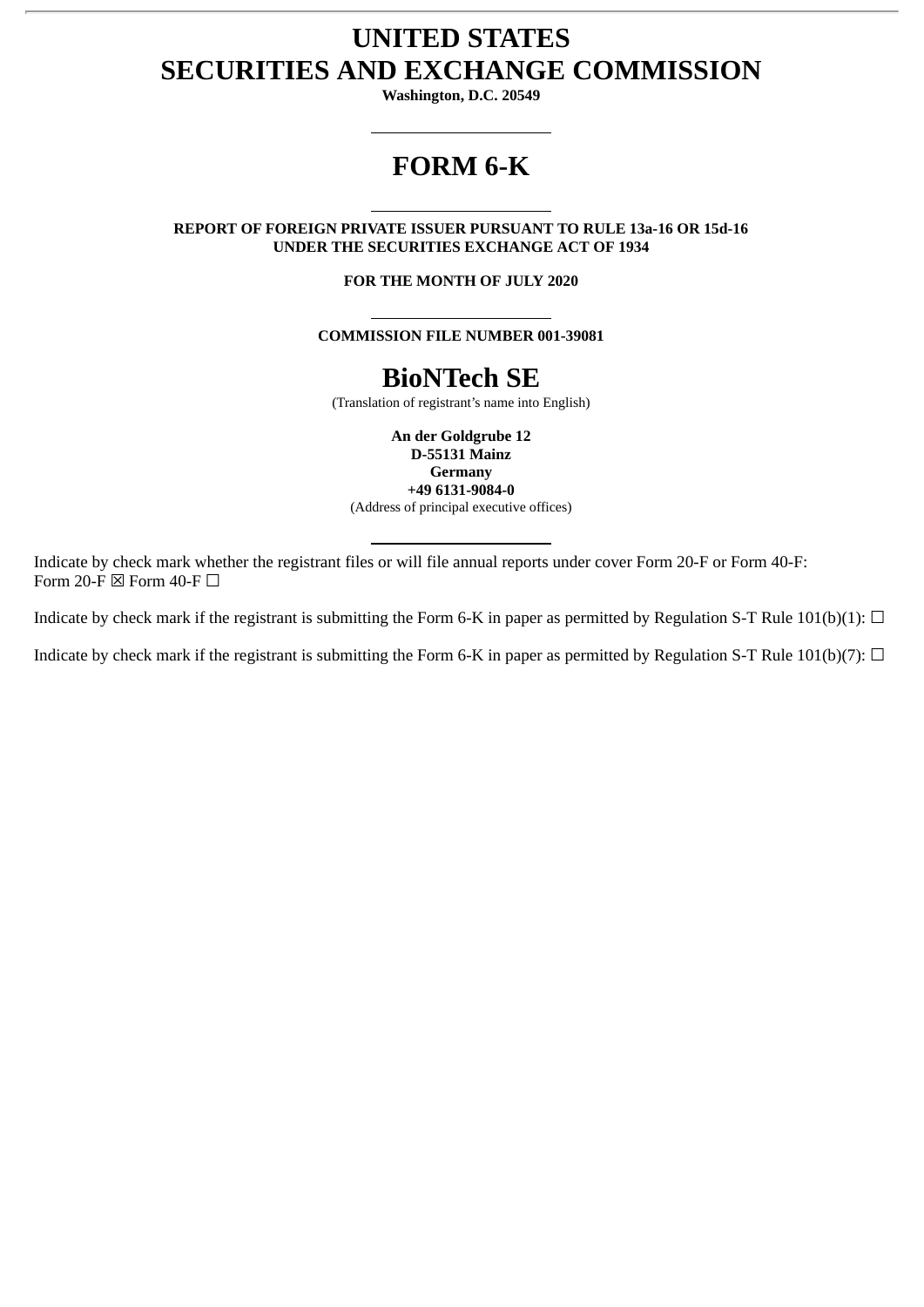#### **DOCUMENTS INCLUDED AS PART OF THIS FORM 6-K**

On July 27, 2020, BioNTech SE (the "Company") issued a press release, announcing that the Company and Pfizer will commence a global (except for China) Phase 2/3 safety and efficacy clinical study to evaluate a single nucleoside-modified messenger RNA (modRNA) candidate from their BNT162 mRNA-based vaccine program, against SARS-CoV-2, currently in development, subject to clinical success and regulatory approval. The press release is attached hereto as Exhibit 99.1.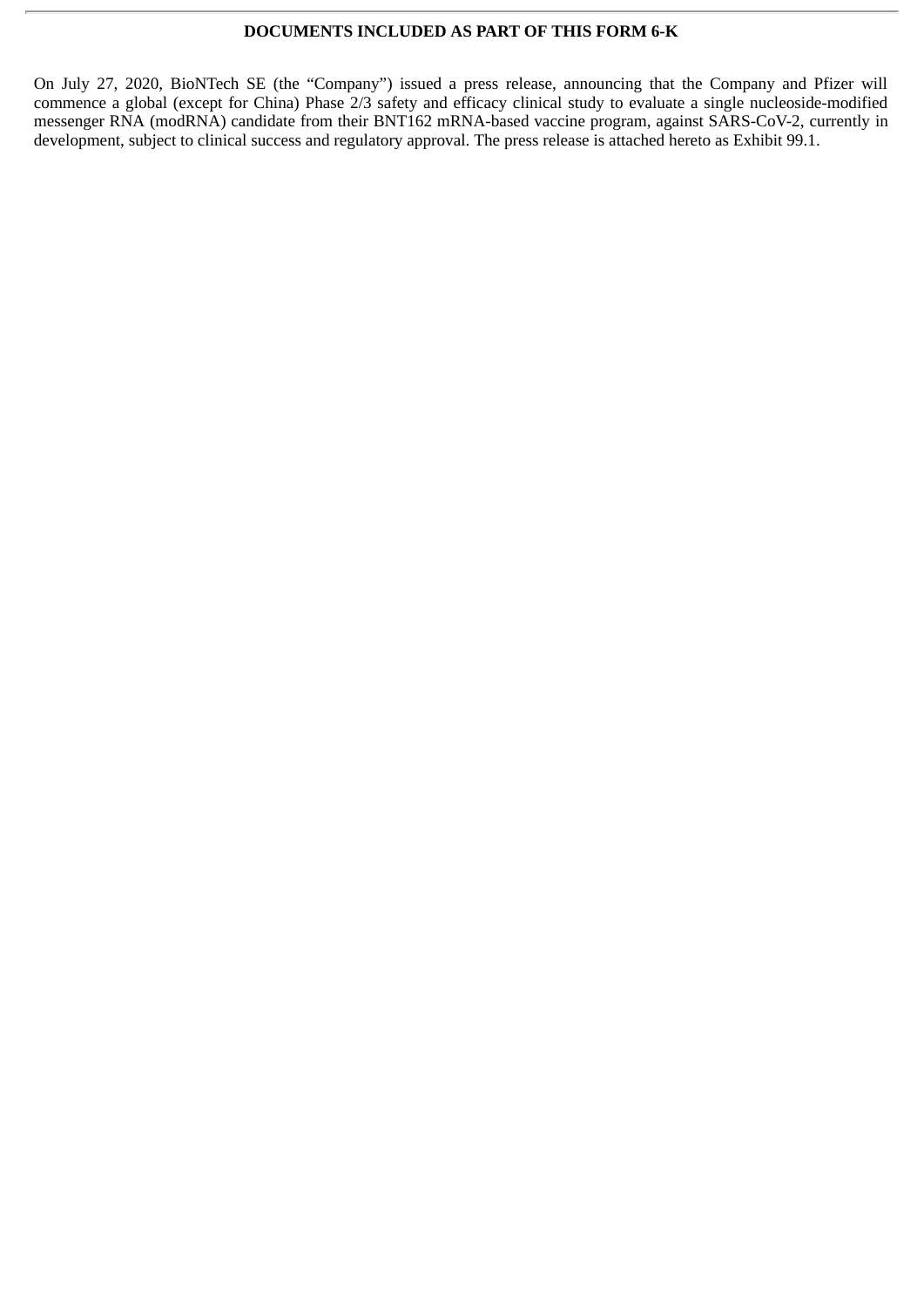#### **SIGNATURE**

Pursuant to the requirements of the Securities Exchange Act of 1934, the registrant has duly caused this report to be signed on its behalf by the undersigned, thereunto duly authorized.

### **BioNTech SE**

By: /s/ Dr. Sierk Poetting Name: Dr. Sierk Poetting Title: Chief Financial Officer

Date: July 27, 2020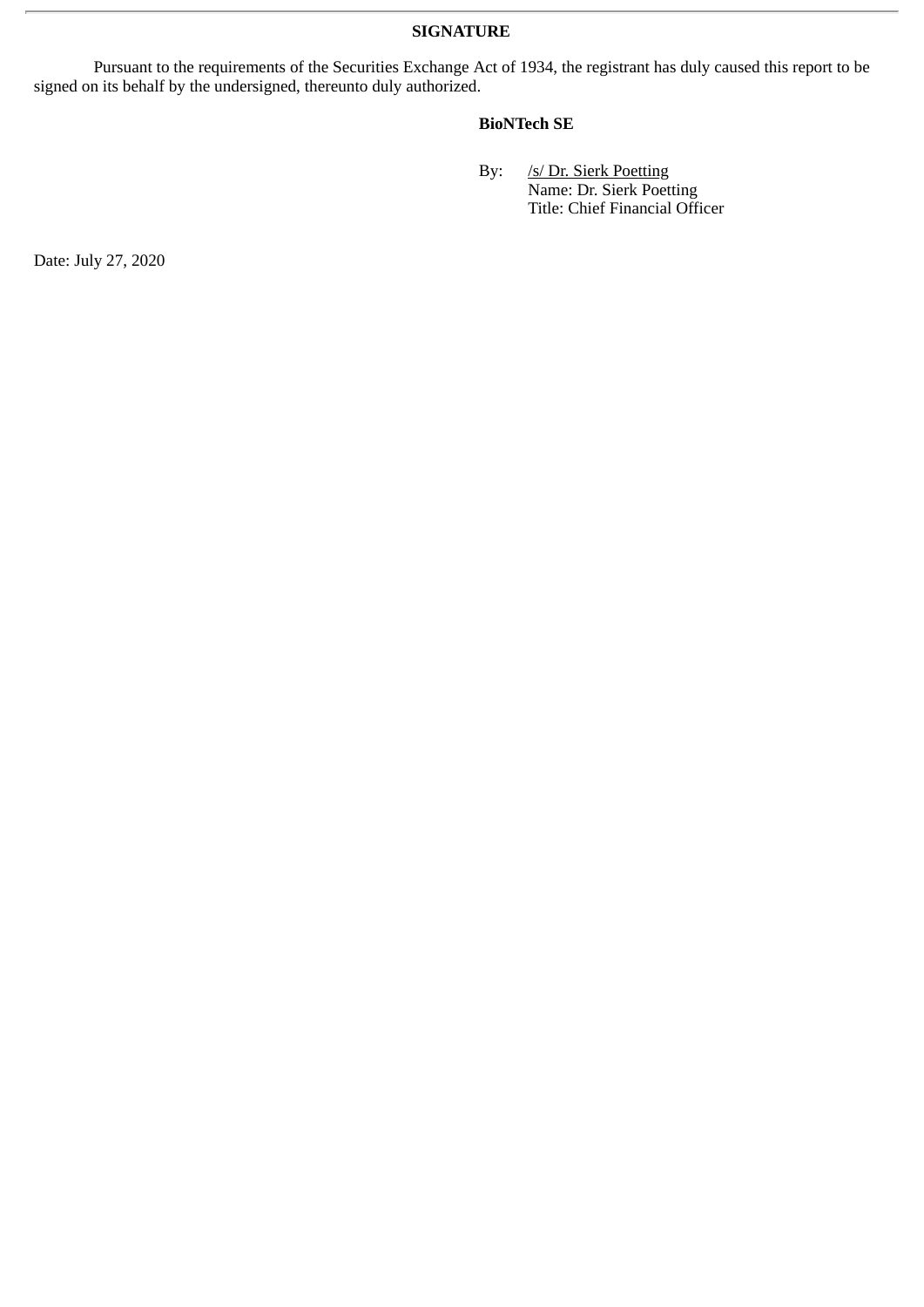## **EXHIBIT INDEX**

Exhibit Description of Exhibit

99.1 Press Release dated July 27, 2020 - Pfizer and BioNTech Choose Lead mRNA Vaccine Candidate Against COVID-19 and Commence Pivotal Phase 2/3 Global Study.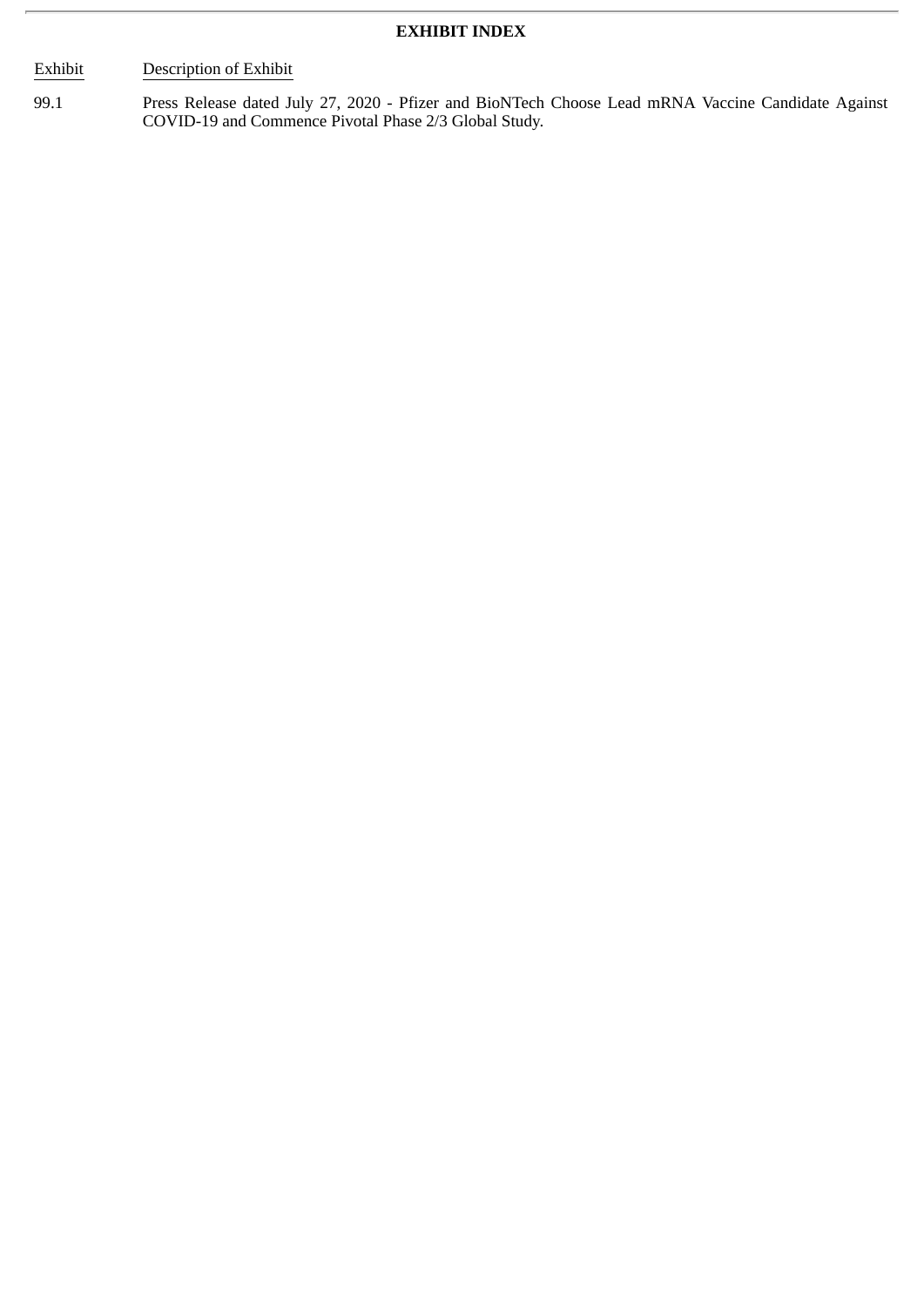

#### **Pfizer and BioNTech Choose Lead mRNA Vaccine Candidate Against COVID-19 and Commence Pivotal Phase 2/3 Global Study**

July 27, 2020

- *Companies advance nucleoside-modified messenger RNA (modRNA) candidate BNT162b2, which encodes an* optimized SARS-CoV-2 full-length spike glycoprotein, at a 30 µg dose level in a 2 dose regimen into Phase 2/3 *Study*
- *Candidate and dose level selection informed by preclinical and clinical data obtained in Phase 1/2 studies conducted in the U.S. (C4591001) and Germany (BNT162-01)*
- The Phase 2/3 study protocol follows all the U.S. Food and Drug Administration (FDA) quidance on clinical trial *design for COVID-19 vaccine studies.*
- Phase 2/3 study of up to 30,000 participants aged  $18 85$  years started in U.S. and expected to include *approximately 120 sites globally*
- *Trial regions to include areas with significant expected SARS-CoV-2 transmission to assess whether investigational vaccine candidate, BNT162b2, is effective in preventing COVID-19*
- Assuming clinical success, Pfizer and BioNTech on track to seek regulatory review as early as October 2020 and, if regulatory authorization or approval is obtained, plan to supply up to 100 million doses by the end of 2020 and *approximately 1.3 billion doses by the end of 2021*

NEW YORK and MAINZ, Germany, July 27, 2020 (GLOBE NEWSWIRE) -- Pfizer Inc. (NYSE: PFE) and BioNTech SE (Nasdaq: BNTX) today announced the start of a global (except for China) Phase 2/3 safety and efficacy clinical study to evaluate a single nucleoside-modified messenger RNA (modRNA) candidate from their BNT162 mRNA-based vaccine program, against SARS-CoV-2.

After extensive review of preclinical and clinical data from Phase 1/2 clinical trials, and in consultation with the U.S. Food and Drug Administration's Center for Biologics Evaluation and Research (CBER) and other global regulators, Pfizer and BioNTech have chosen to advance their BNT162b2 vaccine candidate into the Phase 2/3 study, at a 30 *µg* dose level in a 2 dose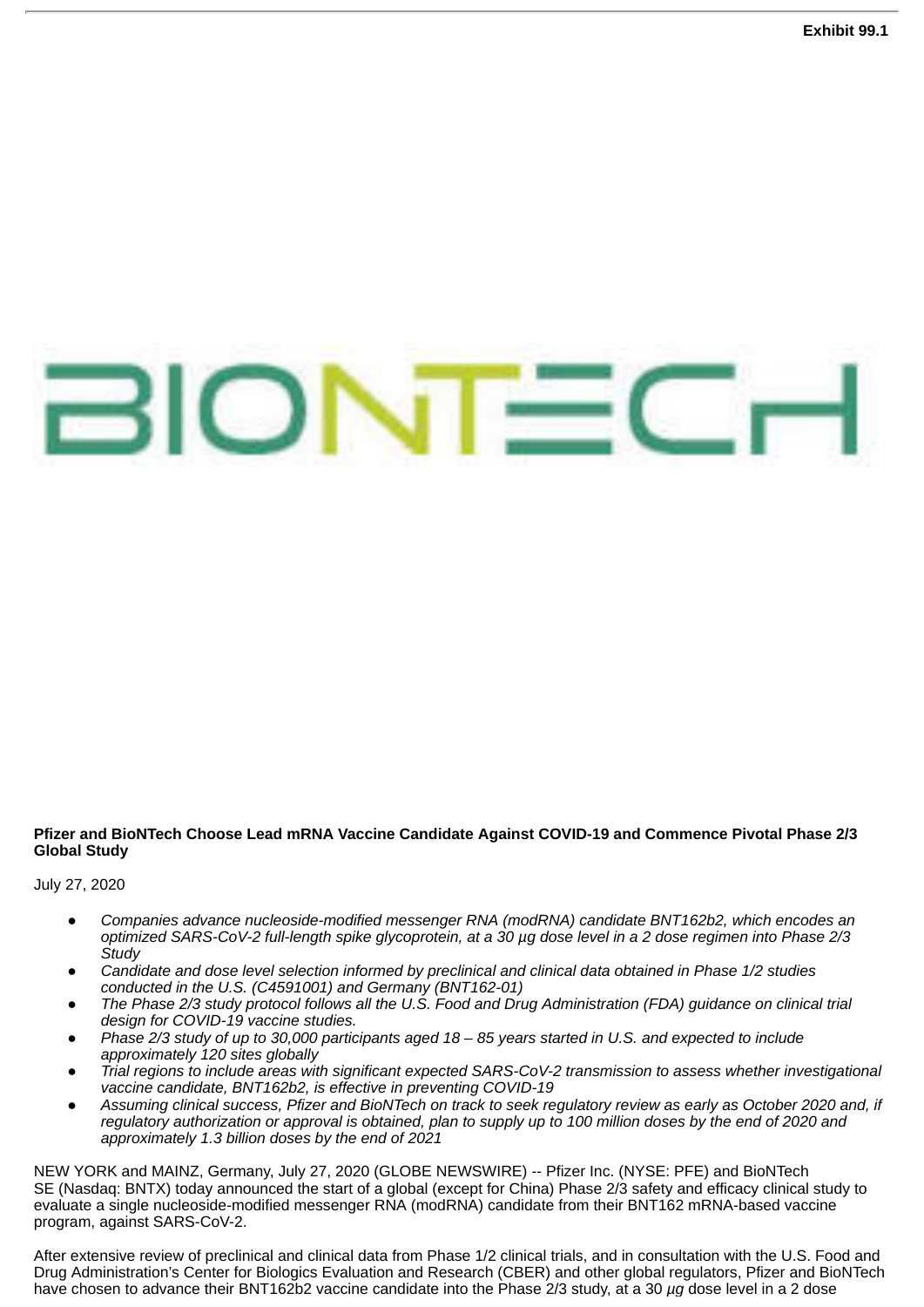regimen. BNT162b2, which recently received U.S. Food and Drug Administration (FDA) Fast Track designation, encodes an optimized SARS-CoV-2 full length spike glycoprotein (S), which is the target of virus neutralizing antibodies.

"Our selection of the BNT162b2 vaccine candidate and its advancement into a Phase 2/3 study are the culmination of an extensive, collaborative and unprecedented R&D program involving Pfizer, BioNTech, clinical investigators, and study participants with a singular focus of developing a safe and effective COVID-19 RNA vaccine. The Phase 2/3 study protocol follows all the U.S. Food and Drug Administration (FDA) guidance on clinical trial design for COVID-19 vaccine studies," said **Kathrin U. Jansen, Ph.D., Senior Vice President and Head of Vaccine Research & Development, Pfizer**. "The initiation of the Phase 2/3 trial is a major step forward in our progress toward providing a potential vaccine to help fight the ongoing COVID-19 pandemic, and we look forward to generating additional data as the program progresses."

"Today, we are starting our late-stage global study which will include up to 30,000 participants. We selected BNT162b2 as our lead candidate for this Phase 2/3 trial upon diligent evaluation of the totality of the data generated so far. This decision reflects our primary goal to bring a well-tolerated, highly effective vaccine to the market as quickly as possible while we will continue to evaluate our other vaccine candidates as part of a differentiated COVID-19 vaccine portfolio," said **Ugur Sahin, M.D., CEO and Co-**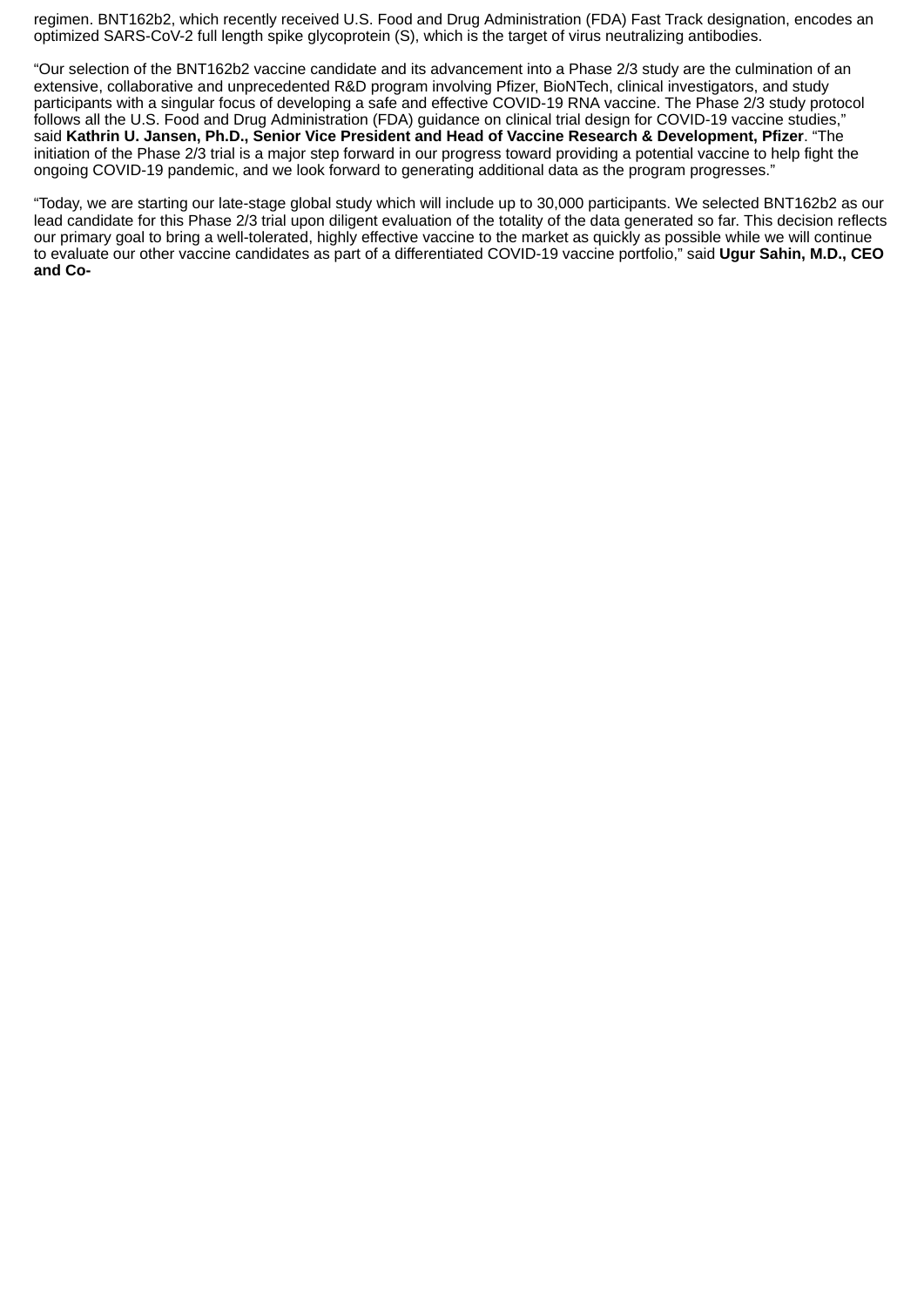**Founder of BioNTech**. "Many steps have been taken towards this important milestone and we would like to thank all those involved for their extraordinary commitment."

#### *About the BNT162b2 Candidate*

During preclinical and clinical studies of four BNT162 RNA vaccine candidates, BNT162b1 and BNT162b2 emerged as strong candidates based on assessments of safety and immune response. Pfizer and BioNTech selected BNT162b2 as the candidate to progress to a Phase 2/3 study based on the totality of available data from our preclinical and clinical studies, including select immune response and tolerability parameters.

In the preclinical studies, BNT162b1 and BNT162b2 candidates induced favorable viral antigen specific CD4+ and CD8+T cell responses, high levels of neutralizing antibody in various animal species, and beneficial protective effects in a primate SARS-CoV-2 challenge model.

Preliminary clinical Phase 1/2 data from nearly 120 patients demonstrated a favorable overall tolerability profile for BNT162b2 as compared to BNT162b1, with generally mild to moderate and transient (1-2 days) systemic events, such as fever, fatigue and chills and no serious adverse events. Two 30 µg doses of BNT162b2 elicited neutralizing geometric mean titers (GMTs) generally similar to the GMTs that were elicited by the BNT162b1 vaccine candidate, as reflected in data the companies have previously posted on a preprint server. In older adults (65-85 years of age), two 30 µg doses, spaced three weeks apart, elicited a neutralizing antibody GMT higher than the GMT in a panel of 38 sera from subjects who had contracted SARS-CoV-2. BNT162b2 vaccinated human participants displayed a favorable breadth of epitopes recognized in T cell responses specific to the SARS-CoV-2 antigen, as compared to the BNT162b1 candidate. BNT162b2 demonstrated concurrent induction of high magnitude CD4+ and CD8+ T cell responses. BNT162b2 elicited T cell responses against the receptor binding domain (RBD) and against the remainder of the spike glycoprotein that is not contained in the BNT162b1 vaccine candidate. The companies believe that immune recognition of more spike T cell epitopes may have the potential to generate more consistent responses across diverse populations and in older adults.

The companies are continuing to collect data from the Phase 1/2 trials for all four vaccine candidates and expect to submit data on BNT162b2 for peer review and potential publication in the near future. In keeping with their commitment to transparency, the companies intend to also post the manuscript on a preprint server at that time.

#### *About the Phase 2/3 Study*

Pfizer and BioNTech finalized the Phase 2/3 study protocol in response to feedback from global regulators, including the FDA and the German Paul-Ehrlich-Institut. The Phase 2/3 study is an event driven trial that is planned to enroll up to 30,000 participants between 18 and 85 years of age. The companies plan to enroll a diverse population, including participants in areas where there is significant expected SARS-CoV-2 transmission.

The Phase 2/3 trial is designed as a 1:1 vaccine candidate to placebo, randomized, observer-blinded study to obtain safety, immune response, and efficacy data needed for regulatory review. The trial's primary endpoints will be prevention of COVID-19 in those who have not been infected by SARS-CoV-2 prior to immunization, and prevention of COVID-19 regardless of whether participants have previously been infected by SARS-CoV-2. Secondary endpoints include prevention of severe COVID-19 in those groups. The study also will explore prevention of infection by SARS-CoV-2, the virus that causes COVID-19. The primary efficacy analysis will be an event-driven analysis based on the number of participants with symptomatic COVID-19 disease. The trial design allows for interim analyses and unblinded reviews by an independent external Data Monitoring Committee.

By the end of the trial, the Phase 2/3 study is expected to be active at approximately 120 clinical investigational sites around the world, including 39 states across the United States and countries including Argentina, Brazil, and Germany. Investigator sites are selected based on factors including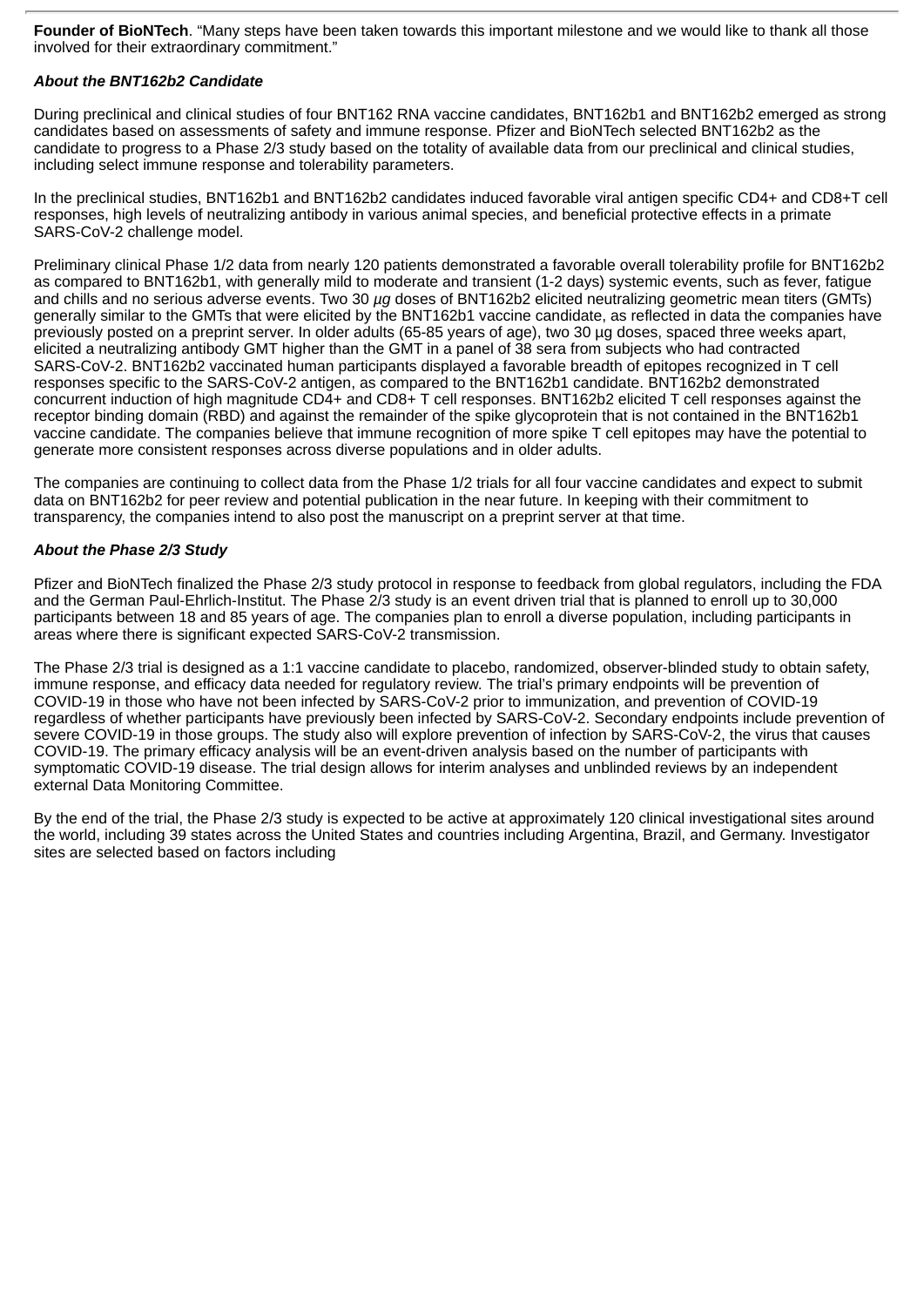scientific expertise and capabilities, the epidemiology of the disease, and prior experience conducting clinical trials. For further information about this trial, visit ClinicalTrials.gov using the number NCT04368728.

Pfizer and BioNTech are committed to decreasing health disparities in underrepresented populations through the clinical trial process. To that end, many investigator sites are in diverse communities that have been disproportionately affected by COVID-19 so that individuals who have been most impacted have the opportunity to participate. The companies are also working together with investigator sites and advocacy partners to raise awareness about the importance of participation in this trial.

BNT162b2 remains under clinical study and is not currently approved for distribution anywhere in the world. If the Phase 2/3 trial is successful, Pfizer and BioNTech expect to be ready to seek Emergency Use Authorization or some form of regulatory approval as early as October 2020. If authorization or approval is obtained, the companies currently aim to supply globally up to 100 million doses by the end of 2020 and approximately 1.3 billion doses by the end of 2021.

#### **About Pfizer: Breakthroughs That Change Patients' Lives**

At Pfizer, we apply science and our global resources to bring therapies to people that extend and significantly improve their lives. We strive to set the standard for quality, safety and value in the discovery, development and manufacture of health care products, including innovative medicines and vaccines. Every day, Pfizer colleagues work across developed and emerging markets to advance wellness, prevention, treatments and cures that challenge the most feared diseases of our time. Consistent with our responsibility as one of the world's premier innovative biopharmaceutical companies, we collaborate with health care providers, governments and local communities to support and expand access to reliable, affordable health care around the world. For more than 150 years, we have worked to make a difference for all who rely on us. We routinely post information that may be important to investors on our website at www.Pfizer.com. In addition, to learn more, please visit us on www.Pfizer.com and follow us on Twitter at @Pfizer and @Pfizer News, LinkedIn, YouTube and like us on Facebook at Facebook.com/Pfizer.

#### **Pfizer Disclosure Notice**

The information contained in this release is as of July 27, 2020. Pfizer assumes no obligation to update forward-looking statements contained in this release as the result of new information or future events or developments.

This release contains forward-looking information about Pfizer's efforts to combat COVID-19, the collaboration between BioNTech and Pfizer to develop a potential COVID-19 vaccine, the BNT162 mRNA vaccine program, and modRNA candidates BNT162b2 and BNT162b1 (including qualitative assessments of available data, potential benefits, expectations for clinical trials and timing of regulatory submissions, and anticipated manufacturing, supply and distribution), that involves substantial risks and uncertainties that could cause actual results to differ materially from those expressed or implied by such statements. Risks and uncertainties include, among other things, the uncertainties inherent in research and development, including the ability to meet anticipated clinical endpoints, commencement and/or completion dates for clinical trials, regulatory submission dates, regulatory approval dates and/or launch dates, as well as risks associated with preliminary data, including the possibility of unfavorable new preclinical or clinical trial data and further analyses of existing preclinical or clinical trial data that may be inconsistent with the data used for selection of the BNT162b2 vaccine candidate and dose level for the Phase 2/3 study; the risk that clinical trial data are subject to differing interpretations and assessments, including during the peer review/publication process, in the scientific community generally, and by regulatory authorities; whether and when data from the BNT162 mRNA vaccine program will be published in scientific journal publications and, if so, when and with what modifications; whether regulatory authorities will be satisfied with the design of and results from these and future preclinical and clinical studies; whether and when any biologics license and/or emergency use authorization applications may be filed in any jurisdictions for BNT162b2 or any other potential vaccine candidates; whether and when any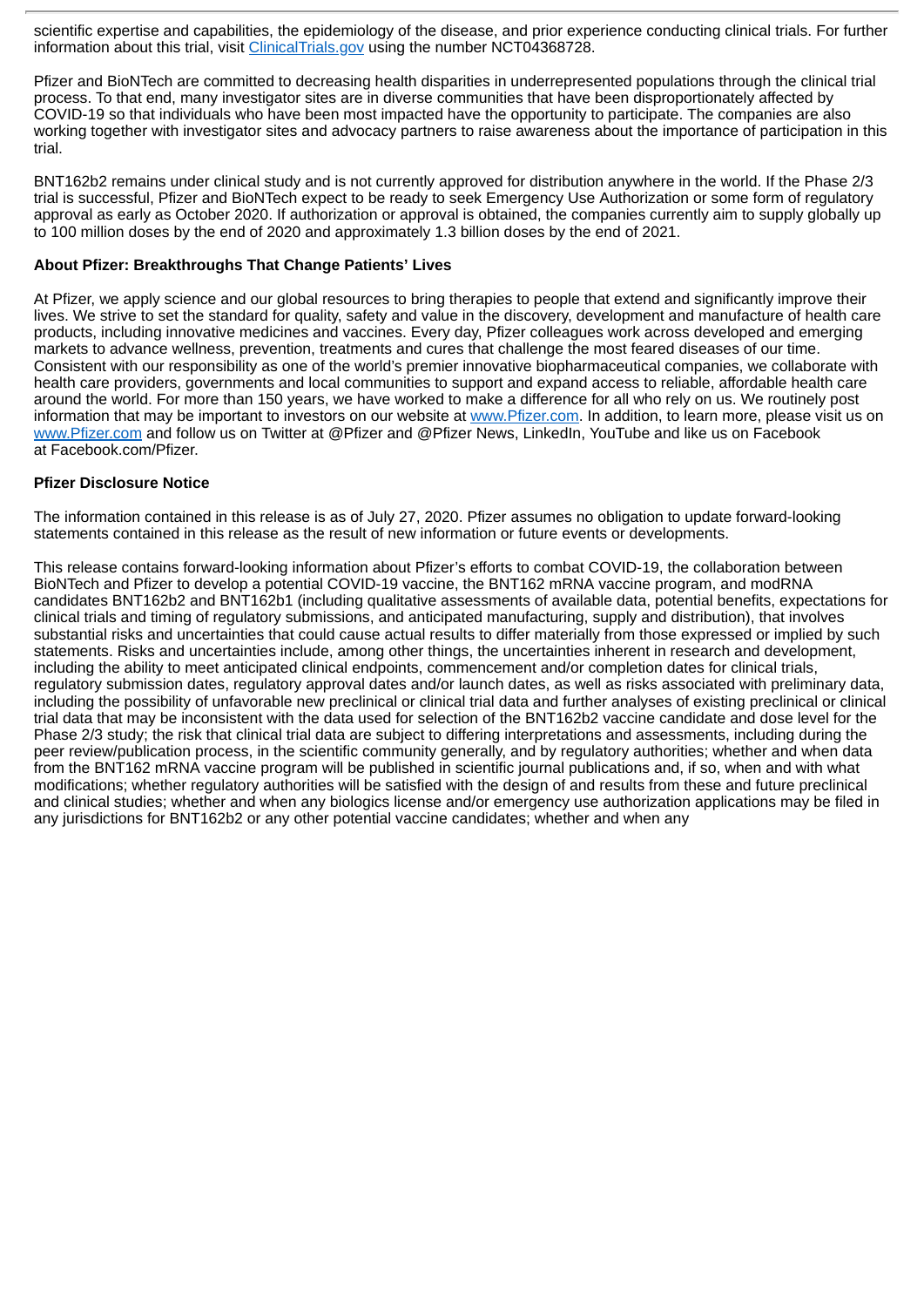such applications may be approved by regulatory authorities, which will depend on myriad factors, including making a determination as to whether the vaccine candidate's benefits outweigh its known risks and determination of the vaccine candidate's efficacy and, if approved, whether it will be commercially successful; decisions by regulatory authorities impacting labeling, manufacturing processes, safety and/or other matters that could affect the availability or commercial potential of a vaccine, including development of products or therapies by other companies; manufacturing capabilities or capacity, including whether the estimated numbers of doses can be manufactured within the projected time periods indicated; whether and when additional supply agreements will be reached; uncertainties regarding the ability to obtain recommendations from vaccine technical committees and other public health authorities and uncertainties regarding the commercial impact of any such recommendations; and competitive developments.

A further description of risks and uncertainties can be found in Pfizer's Annual Report on Form 10-K for the fiscal year ended December 31, 2019 and in its subsequent reports on Form 10-Q, including in the sections thereof captioned "Risk Factors" and "Forward-Looking Information and Factors That May Affect Future Results", as well as in its subsequent reports on Form 8-K, all of which are filed with the U.S. Securities and Exchange Commission and available at www.sec.gov and www.pfizer.com.

#### **About BioNTech**

Biopharmaceutical New Technologies is a next generation immunotherapy company pioneering novel therapies for cancer and other serious diseases. The Company exploits a wide array of computational discovery and therapeutic drug platforms for the rapid development of novel biopharmaceuticals. Its broad portfolio of oncology product candidates includes individualized and off-the-shelf mRNA-based therapies, innovative chimeric antigen receptor T cells, bi-specific checkpoint immunomodulators, targeted cancer antibodies and small molecules. Based on its deep expertise in mRNA vaccine development and in-house manufacturing capabilities, BioNTech and its collaborators are developing multiple mRNA vaccine candidates for a range of infectious diseases alongside its diverse oncology pipeline. BioNTech has established a broad set of relationships with multiple global pharmaceutical collaborators, including Genmab, Sanofi, Bayer Animal Health, Genentech, a member of the Roche Group, Genevant, Fosun Pharma, and Pfizer. For more information, please visit www.BioNTech.de.

#### **BioNTech Forward-looking statements**

This press release contains "forward-looking statements" of BioNTech within the meaning of the Private Securities Litigation Reform Act of 1995. These forward-looking statements may include, but may not be limited to, statements concerning: BioNTech's efforts to combat COVID-19; the timing to initiate clinical trials of BNT162 and anticipated publication of data from these clinical trials; the potential number of sites and participants in our Phase 2/3 trial; the timing for any potential emergency use authorizations or approvals; the collaboration between BioNTech and Pfizer to develop a potential COVID-19 vaccine; our expectations regarding the potential characteristics of BNT162b2 in our Phase 2/3 trial and/or in commercial use based on data observations to date, including expected advantages over BNT162b1; and the ability of BioNTech to supply the quantities of BNT162 to support clinical development and, if approved, market demand, including our production estimates for 2020 and 2021. Any forward-looking statements in this press release are based on BioNTech current expectations and beliefs of future events, and are subject to a number of risks and uncertainties that could cause actual results to differ materially and adversely from those set forth in or implied by such forward-looking statements. These risks and uncertainties include, but are not limited to: competition to create a vaccine for COVID-19; the ability to produce comparable clinical results in larger and more diverse clinical trials; the ability to effectively scale our productions capabilities; and other potential difficulties. For a discussion of these and other risks and uncertainties, see BioNTech's Annual Report on Form 20-F filed with the SEC on March 31, 2020, which is available on the SEC's website at www.sec.gov. All information in this press release is as of the date of the release, and BioNTech undertakes no duty to update this information unless required by law.

**Pfizer Contacts:** Media Relations